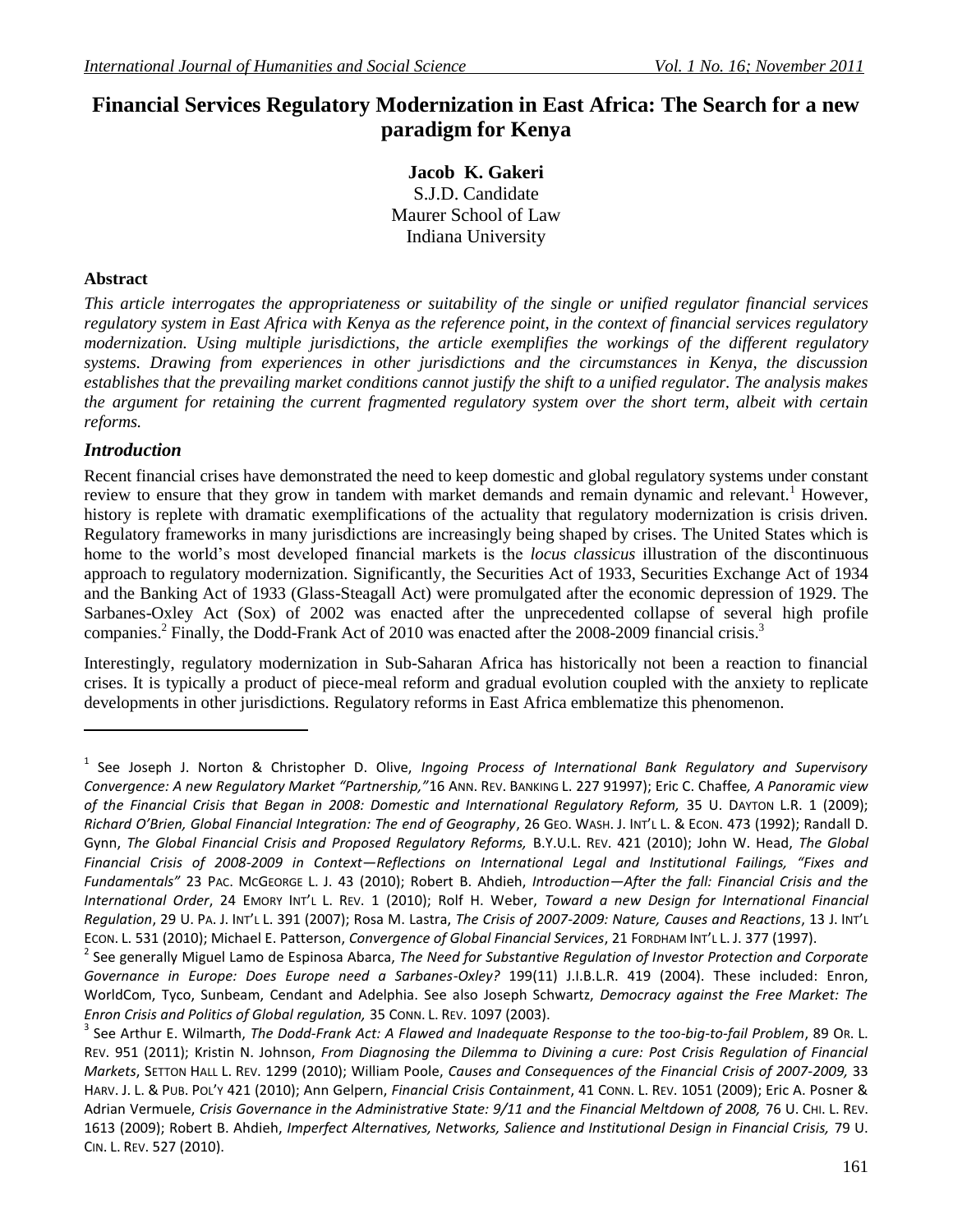Because the financial services sectors in East Africa are exceedingly small, lack sophisticated financial investment products and are not significantly globalized, global financial crises have had insignificant domino effect on the local financial sectors.<sup>4</sup> However, this should not be construed that regulatory modernization is not an economic imperative.

The current debate on regulatory modernization appears to lay disproportionate emphasis on the structure, functions and jurisdictional boundaries of regulatory agencies. Proposals for reforms focus on the form the organizations will assume and their envisioned role. The debate has invariably crystallized into an elucidation of the suitability or appropriateness of the single or unified regulator or the "twin peaks" financial services regulatory models. One of the principal reasons why the debate on regulatory modernization is likely to remain dynamic is that it is no longer confined within the context of domestic regulatory systems. It has extended to the global financial markets where regulation is increasingly becoming elemental.<sup>5</sup>

This article interrogates the question whether Kenya should pursue regulatory modernization by adopting the unified or integrated regulatory model. Put differently, how many supervisory bodies should be institutionalized for effective supervision of the country's financial services? This is a pertinent question because the financial services sector is an important and dynamic sector of the economy. Relatedly, there is a symbiotic relationship between the various segments of financial services. Most importantly, the regulation of different segments impact on the industry generally. This article argues that circumstances in Kenya have not attained the threshold to warrant the adoption of the unified regulator model. The article progresses as follows:

Part I establishes the context of the analysis by a brief recapitulation of the salient attributes of the various financial services regulatory methodologies. Part II examines the viability of the unified regulator model for Kenya's financial services. From the analysis, it is evident that market developments cannot justify the shift to a single regulator. Part III embodies the conclusion. It is argued that whereas, there is need to maintain the fragmented regulatory system over the short term, certain reforms are imperative in order to make if more efficacious and responsive to market needs.

It is important to emphasize that many jurisdictions have been grappling with the challenge of regulatory modernization as they endeavor to make their financial services sectors more competitive and responsive to local, regional and global dynamics.<sup>6</sup>

162 6 Donald C. Langevoort, *U.S. Securities Regulation and Global Competition*, 3 VA. L. & BUS REV. 191, 191-96 (2008); Roberta S. Karmel, *The Future of the Securities and Exchange Commission as a market Regulator*, 78 U. CIN. L. REV. 501(2009); Thomas Lee Hazen, *The Short-term/Long-term Dichotomy and Investment Theory: Implications for Securities Market Regulation and for Corporate Law,* 70 N. C. L. REV. 137, 176 (1991); Christopher L. Culp, *Stock Index, Futures and Financial Market Reform: Regulatory Failure or Regulatory Imperialism, 13* GEO. MASON U. L. REV. 517, 517-18 (1991); Stephen J. Friedman & Connie M. Friesen, *A new Paradigm for Financial Regulation: Getting from here to there,* 43 MD. L. REV. 413-448 (1984); Thomas A.

<sup>4</sup> See generally Jospeoh E.O.Abugu, *Technology, Globalization and the Nigerian Securities Market*, 18(7) J.I.B.L.R. 284 (2003) (discussing the role of technology in globalization of Nigeria's securities markets).

<sup>5</sup> Garry Hufbauer & Daniel Danxia Xie, *Financial Stability and Monetary Policy: Need for International Surveillance,* 13 J. INT'L ECON L. 939 (2010); Anu Arora, *The Global Financial Crisis: A new Global Regulatory Order*? 8 J.B.L. 670, 698-99 (2010), Rolf H. Weber, *New Rule-making Elements for Financial Architecture's Reform,* 25(10) J.I.B.L.R. 512 (2010); Rolf Weber, *Challenges for the new Financial Architecture,* 31 HONG KONG L. J. 241 (2001); Rhys Bollen, *Setting International Standards for Hedge Funds: Part 2,* 26(3) J.I.B.L.R. 105 (2011); Christopher J. Mailander, *Financial Innovation, Domestic Regulation and the International Market Place: Lessons on Meeting Globalization's Drawn from the International Bond Market,* 31 Geo. Wash. J. Int'l L. & Econ. 341 (1997-8); Chaffee, supra note 1; Kern Alexander, *The Need for* Efficient International Financial Regulation and the Role of a Global Regulator, 591) J.M.L.C. 52 (2001); Kapstein E. *Resolving the Regulatory Dilemma: International Coordination of Banking Regulations'* 43 INTL. ORG. 324, 327-28 (1989); Alexander K., *The International Supervisory Framework for Financial Services: An Emerging Regime of Transnational Supervision,* 1(4) J.I.B.R. 33, 34-35 (2000); Walker G., *The law of Financial Conglomerates—The Next Generation*, 30 Int'l L. 57 (1996); *The Global Financial Crisis and Financial Stability: The Awakening and Transformation of an International Body*, 19 TRANSNAT'L L. & CONTEM. PROBS. 203 (2010); Jonathan T. Fried, *Meeting the Challenges of International Financial Crisis,* 5 ILSA J. INT'L AND COMP. L. 397 (1999); Olufunmilayo B. Arewa, *Financial Markets and Networks: Implications for Financial Market Regulation*, 78 U. CIN. L. REV. 613 (2009); Josef Ackermann, *The Global Financial System and Challenges Ahead*, 35 WTR-FLETCHER F. WORLD AFFAIRS 127 (2011).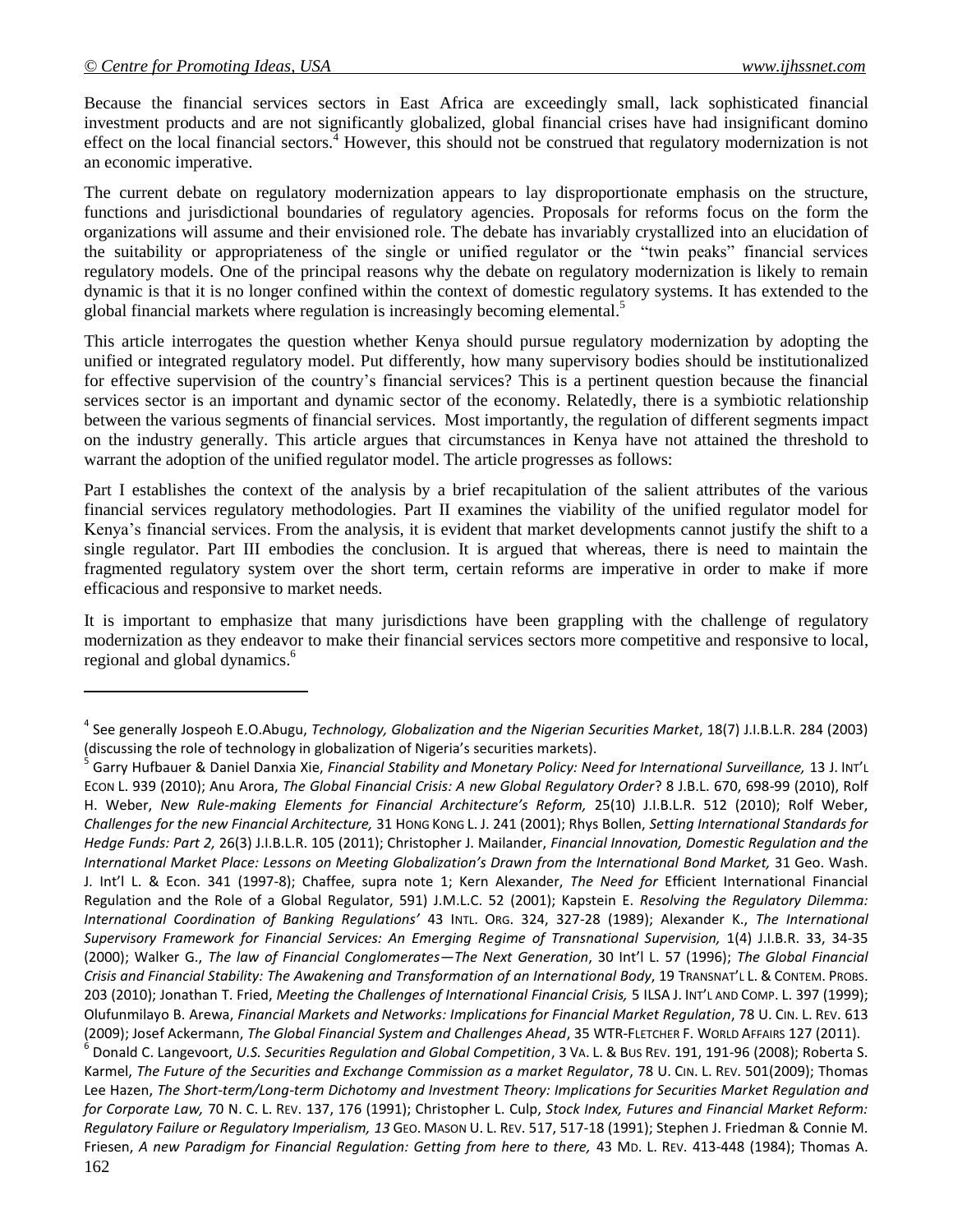# *Approaches to financial services regulation*

Traditionally, regulatory structures were classified as institutional and functional.<sup>7</sup> However, this dichotomy is not mutually exclusive and recent scholarship designates them as a single category. Coffee Jr. and Sale for instance, postulate that jurisdictions with sizable financial services sectors follow one of the three basic regulatory models: the functional/institutional model, unified or consolidated financial services regulator model, and the "twin peaks" model.<sup>8</sup> These regulatory models overlap and vary considerably. It is important to emphasize that although the single or unified regulator model has attracted most attention,<sup>9</sup> there is no one-size-fits-all regulatory structure or universal model. Additionally, configurations of either model vary from jurisdiction to jurisdiction.

According to Carmichael and Pomerleano, the institutional or silo regulatory system is characterized by different legal entities regulating different sectors of financial services namely: banks, insurance, securities and pension are regulated by distinct agencies.<sup>10</sup> Regulation is thus determined by the institution as opposed to the business being transacted. For instance, banks are regulated by a Central or Reserve Bank. In Brazil for example, the Central Bank of Brazil is responsible for supervision and regulation of the banking system. It defines prudential standards and imposes penalties for non compliance. The Securities and Exchange Commission (Camissao de Valores Mobiliarios) (CVM), is the regulatory authority for securities markets, publicly held companies and market intermediaries.

The National Council of Private Insurance and the Superintendence of Private insurance regulate the insurance sector.<sup>11</sup> Similarly, in Thailand, the responsibility of banking supervision is shared between the Bank of Thailand and the Ministry of Finance. Under the provisions of the Financial Institutions and Business Act, 2008, the Ministry is empowered to license or revoke the license of any commercial bank on recommendations of the Bank of Thailand. The bank is the sole regulator of commercial banks and is responsible for prudential and conduct of business. Under the provisions of the Securities and Exchange Act, the Securities Exchange Commission is responsible for promoting, developing and supervising the securities markets including the over the counter market and the Thailand Futures Exchange. Finally, under the provisions of the Life Insurance Act, the insurance sector is regulated by the Office of the Insurance Commission. In some countries, two sectors are regulated by a single regulator. This regulatory model is characterized by at least two regulatory bodies. Although institutional regulation nurtures specialization, it is criticized as inefficient in resource utilization and promotes fragmentation in supervision. Additionally, it is ill-equipped to regulate financial conglomerates. This regulatory model is a product of "historical contingency, piece-meal reform and gradual evolution."<sup>12</sup>

The groundwork of functional regulation is the principle that like functions should be regulated alike. Consequently, similar activities are regulated by the same regulator. It is

"a system in which each separate function--such as commercial banking, investment banking, or mortgage banking--is supervised by the same regulatory body, regardless of the function's location within a particular financial institution."<sup>13</sup>

It focuses on the function or classification of the types of product or service rather than the institution offering it.<sup>14</sup>

9 See Douglas Amer & Jan-Juy Lin, *Financial Regulation: A Guide to Structural Reform*, 19(1) J.I.B.L.R. 32, 32 (2004).

<sup>10</sup> See generally Carmichael & Pomerleano, supra note 7.

- <sup>11</sup> See Ana Nicolaci da Costa, Brazil Tight Bank Rules a blessing in disguise, *available at*  <http://www.reuter.com.article/idUSTRESS58965mz0090910> (visited on Dec. 19th 2010)
- <sup>12</sup> See Coffee Jr. & Sale, supra note 8 at 718.

13 Chairman Allan Greenspan, Remarks before the 31st Annual Conference on Bank Structure and Competition (May 11, 1995) reproduced in Schooner & Taylor, infra note 24 at 323.

Russo & Marlisa Vinciguerra, *Financial Innovation and Uncertain Regulation: Selected Issues regarding new Product Development*, 69 TEX. L. REV. 1431, 1495-1500 (1991).

 $^7$  See Jeffrey Carmichael & Michael Pomerleano, The Development and Regulation of Non-Bank Financial Institutions, 21-73(2002).

<sup>8</sup> John C. Coffee Jr. & Hillary A. Sale, *Redesigning the SEC: Does the Treasury have a better idea?* 95 VA. L. REV. 707, 718-26 (2009).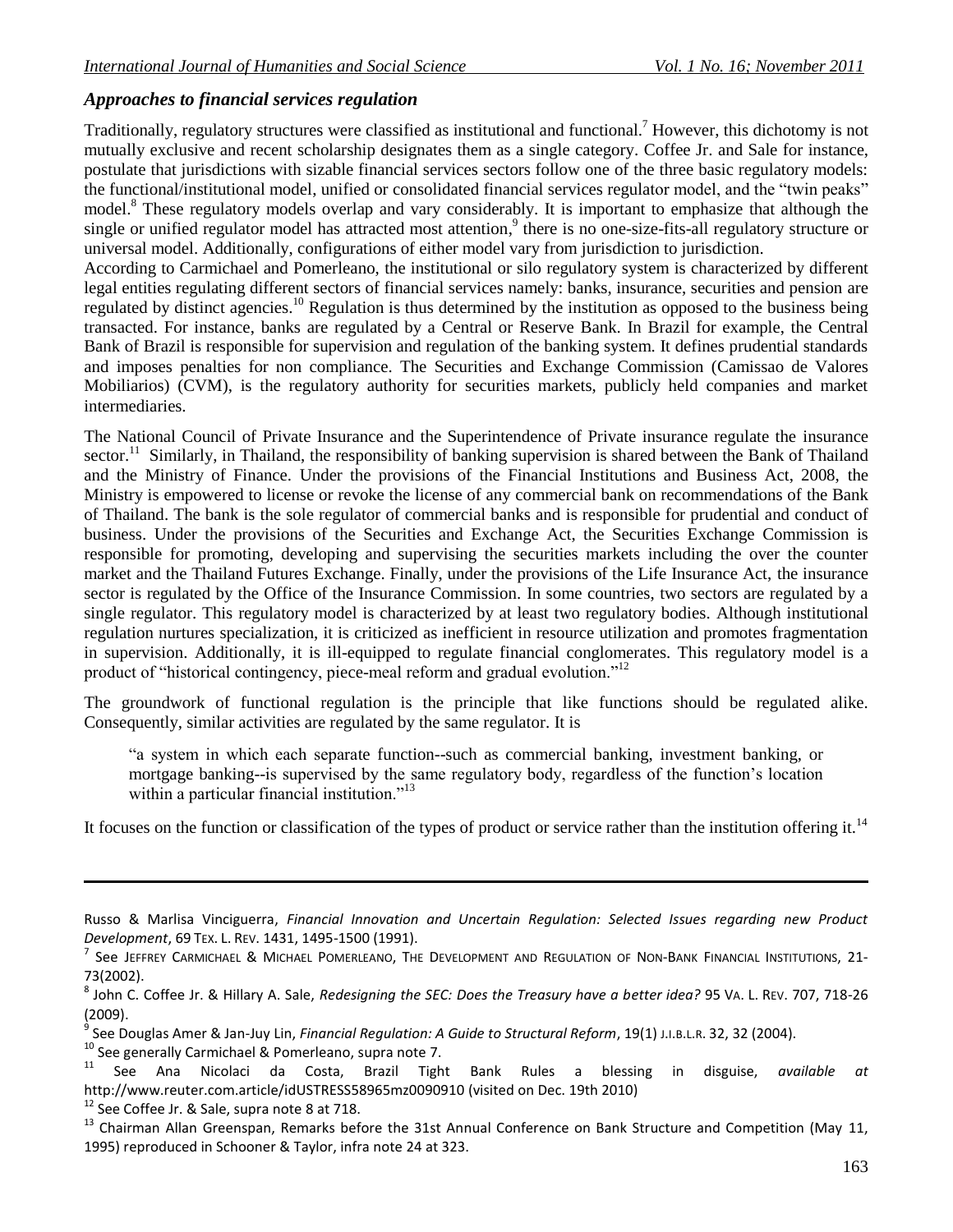This regulatory model is predicated on the premise that, "no one regulator can have or easily develop expertise in regulating all aspects of financial services."<sup>15</sup> Different agencies regulate different sources of market failure. Kenya's regulatory structure embodies attributes of both models.

The unified or single or integrated regulator ("single peaked" model) is based on the unification of supervisory responsibilities of all sectors of the financial services industry in a single regulator. Although this regulatory structure was first adopted by Scandinavian countries in the 1980s, its implementation by the United Kingdom in 2000 made it more conspicuous.<sup>16</sup> Countries such as Singapore had a single regulator for banking, insurance and securities since 1984.<sup>17</sup>The eminence of the United Kingdom's financial services sector and the number of regulators agglomerated made the shift not only but dramatic and historical.<sup>18</sup> Scholarship is unshakable that the United Kingdom example "stands out as the most influential."<sup>19</sup> It was the largest, most sophisticated and diverse international financial market to embrace this regulatory model. What is seldom emphasized is that the adoption of this regulatory model was largely influenced by country specific factors.<sup>20</sup> According to Joseph Silvia, legal scholarship in the United Kingdom attributes the adoption of the unified regulatory model for the financial services to three specific reasons.<sup>21</sup>

Of particular importance, there is rich heterogeneity of regulatory structures under this classification and several jurisdictions have implemented different configurations of the model.<sup>22</sup> However, none of the different combinations of the model is deemed optimal and jurisdictions are at liberty to implement whatever arrangement is appropriate to their needs and circumstances.<sup>23</sup> The outstanding challenge with this model is that it has not established a track record particularly in responding to financial crises.

<sup>15</sup> Coffee & Sale, supra note 8 at 718.

<sup>16</sup> Norway established the first integrated agency in 1986, Denmark followed suit in 1988 and Sweden in 1991.

<sup>18</sup> See Joseph Silvia, *Efficiency and Effectiveness in Securities Regulation: Comparative Analysis of the United States' Competitive Regulatory Structure and the United Kingdom's Single Regulatory Model,* 6 DEPAUL BUS & COM. L. J. 427, 253 (2006) ; Howard Davis, *Law and Regulation*, 3(5) J.I.F.M. 169 (2001).

<sup>19</sup> See generally Eilis Ferran, *Examining the United Kingdom's Experience in Adopting the Single Financial Regulator Model,* 28 BROOK J. INT'L L. 257, (2003) (exploring the United Kingdom's adoption of a single regulator model).

<sup>20</sup> See generally TOM BOWER, MAXWELL AND THE OUTSIDER (1992); PETER TRUELL & LARRY GURWIN, FALSE PROFITS: THE INSIDE STORY OF BCCI, THE WORLD'S MOST CORRUPT FINANCIAL EMPIRE (1992); Betty M. Ho, *Rethinking the System of Sanctions in the Corporate and securities Law of Hong Kong,* 42 MCGILL L. J. 603, 629 (1997) (describing the Blue Arrow" Affair); Barry A. K Rider, *The Control of Insider Trading—Smoke and Mirrors*, DICK J. INT'L L. 1 (2000) (discussing lack of enforcement against insider trading); CHARLES GOODHART ET AL., FINANCIAL REGULATION: WHY, HOW AND WHERE NOW, 181 (1998); PETER WRIGHT, CONSUMER PROTECTION IN FINANCIAL SERVICES, 152 (1999); David Scott & Jonathan Herbst, *The Financial Services and Markets Bill-Regulation and the 21st Century*, 1(1) J.I.F.M. 33 (1999).

 $21$  See generally Silvia, supra note 18. (1)The existing system failed to deliver the standards of investor protection and supervision that the industry and the public expected, (2) the existing regulatory system was inefficient confusing and lacked accountability and clear allocation of responsibilities and lastly, (3) there was need for a regulatory structure that could reflect the nature of the markets where the traditional distinctions of banks, securities firms and insurance companies were increasingly blurred.

<sup>22</sup> In Singapore for example, the Monetary Authority of Singapore is responsible for the entire financial services sector. In the United Kingdom, the FSA is responsible for bank supervision, a function previously vested in the Bank of England. Most countries however exhibit what may be described as partial unification. Countries such as South Africa, Canada, Malaysia, Colombia and Venezuela have a single regulatory body for the securities markets and insurance. In Mexico, Uruguay, Finland and Dominican Republic banking and insurance are regulated together.

<sup>23</sup> See generally KENNETH KAOMA MWENDA, LEGAL ASPECTS OF FINANCIAL SERVICES REGULATION AND THE CONCEPT OF A UNIFIED REGULATOR, LAW, JUSTICE DEVELOPMENT SERIES ( Word Bank 2005); Goodhart C.A.E., Price *Stability and Financial Stability,* in FINANCIAL STABILITY IN A CHANGING ENVIRONMENT, SAWAMOTO K. ET AL., eds, (1995)

<sup>&</sup>lt;sup>14</sup> See MICHAEL P. MALLOY, FUNCTIONAL REGULATION: PREMISE OR PRETEXT? IN FINANCIAL MODERNIZATION AFTER GRAMM-LEACH-BLILEY, 179, 180 (Patricia McCoy ed., 2002); Ionnis Kokkoris & Rodrigo Olivares-Caminal, *Some Issues on Cross-border Stock Exchange Mergers*, 29 U. PA. J. INT'L. L. 455, 473 (2007-8).

<sup>&</sup>lt;sup>17</sup> See generally Introduction to MAS, *available at* http://www.mas.gov.sg/about us Introduction to MAS.html (visited on Oct. 30, 2010).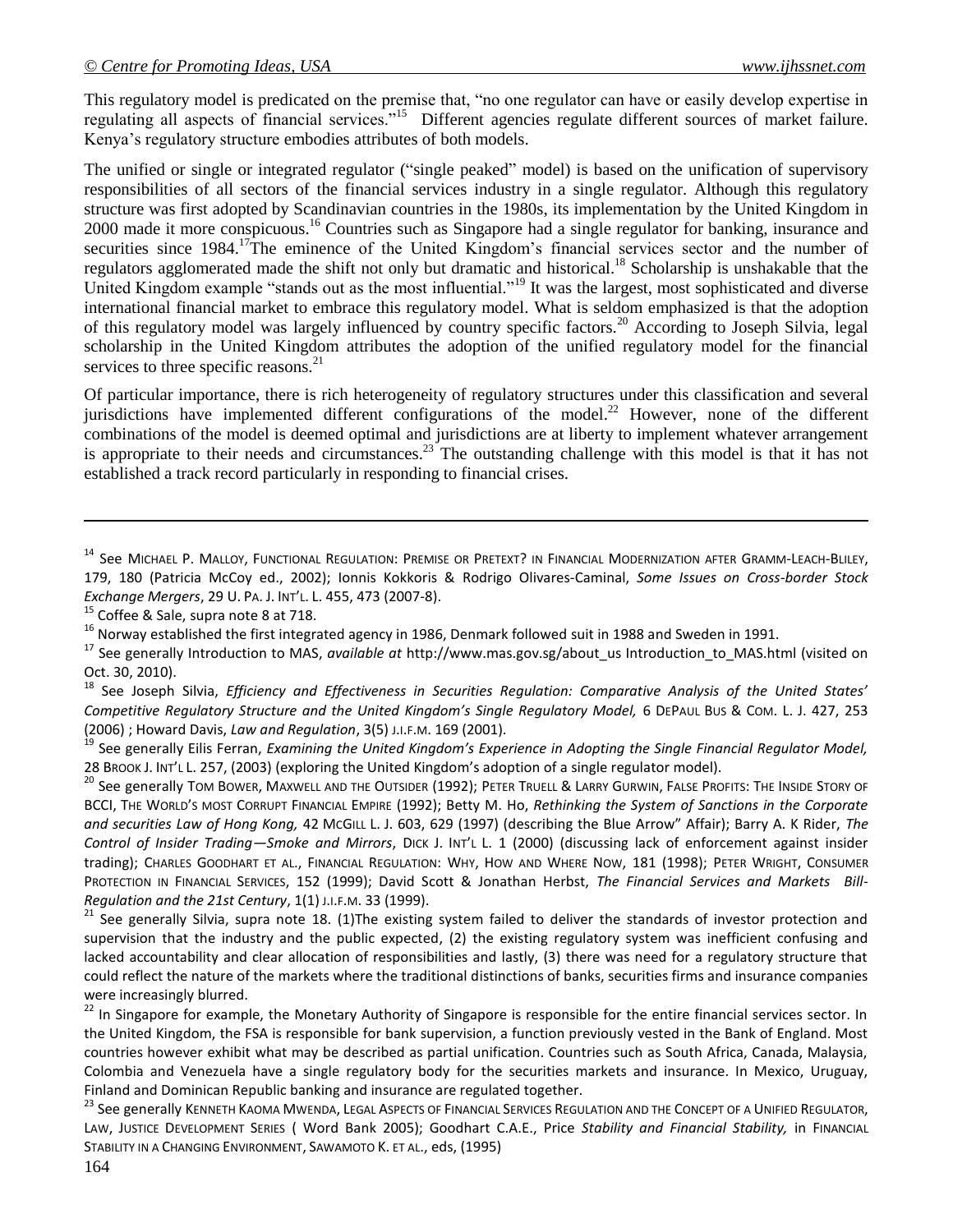Its resilience as a regulatory model has not been adequately tested.<sup>24</sup> For instance, in the United Kingdom where parliament delegated enforcement powers to the Financial Services Authority (FSA), the handling of the Northern Rock scandal demonstrated some of the fundamental short comings of the model.<sup>25</sup>

The "twin peaks" model places responsibility for prudential regulation of financial institutions in one agency and supervision of business conduct and consumer protection in another. The closest illustration of the model is Australia which established the Australian Prudential Regulatory Authority (APRA) to safeguard the soundness of deposit taking institutions, insurance companies and other financial firms, and the Australia Securities and Investment Commission (ASIC) to protect securities markets investors, depositors and insurance policy holders.<sup>26</sup> However, the ASIC retains supervisory jurisdiction over financial soundness of investment banks, thus retaining some element of functional regulation. Relatedly, the Reserve Bank of Australia (RBA) is still responsible for the monetary policy and payment system. Arguably, the Australian model is more of a "three peak." The "twin peaks" model is predicated on the fact that financial stability and consumer protection are distinguishable regulatory objectives the synergies between them notwithstanding.<sup>27</sup> This was succinctly exemplified by the United Kingdom's Northern Rock conundrum referred to above.<sup>28</sup> It demonstrated the precariousness of a single regulatory agency emphasizing on one regulatory objective to the detriment of the other. However, since the purpose of financially sound and prudentially regulated institutions is to provide financial services and investment opportunities to customers who require protection, the two regulatory objectives are interrelated.<sup>29</sup> The fact that it is essential to maintain a balance between prudential and conduct of business emboldens the "twin peaks" regulatory model. Some commentators advocate for its implementation in the United States.<sup>30</sup>

#### **Viability of the single regulator model in Kenya**

The current regulatory model for financial regulation in Kenya is a hodgepodge of institutional and functional regulation. There are seven Governmental agencies regulating specific segments of financial services. The Central Bank of Kenya (CBK) licenses and supervises the operations of all commercial banks excluding the Kenya Post Office Savings Bank  $(KPOSB)^{31}$  which is regulated by the Treasury.

<sup>24</sup> See Heidi Mandanis Schooner & Michael Taylor, *United Kingdom and United States Response to the Regulatory Challenges of Modern Financial Markets*, 38 TEX. INT'L L. J. 317, 343-45 (2003); Ferran, supra note 19 at 307; Georgosouli A., *The Revision of the FSA's Approach to Regulation: An Incomplete Agenda*, 7 J.B.L. 599 (2010) (explaining that financial regulation reform proposals of the coalition Conservative-Liberal Democratic Government of the United kingdom would on the one hand see the replacement of the FSA with a Consumer Protection Agency and the Bank of England reassuming its powerful position of regulating banking activities on the other. The two-tier structure would be akin to the "twin peaks" system).

<sup>25</sup> See generally Michael W. Taylor, *The Road from "Twin Peaks"-- and the way back,* 16 CONN. INS. L. J. 61 (2009).

<sup>26</sup> See Howard Davies, *Law and Regulation,* 3 J. INT'L FIN. MARKETS 169, 169 (2001).

<sup>&</sup>lt;sup>27</sup> The Financial Services Authority (FSA) admitted having placed too much emphasis on conduct of business at the expense of safety and soundness of the institution. The latter led to its collapse.

<sup>&</sup>lt;sup>28</sup> See Tavlor, supra note 25 at 81-4; Financial Services Authority, The Supervision of Northern Rock: A Lesson Learned Review, 8, 27 (2008), *available at* [http://www.fsa.gov.uk/pubs/other.nr\\_report.pdf](http://www.fsa.gov.uk/pubs/other.nr_report.pdf) (visited on Oct. 2, 2010); Yesha Yadav, *Looking for the Silver Lining: Regulatory Reform after the "Credit Crunch,"* 15 STAN. J. L. BUS. & FIN. 314 (2010) (using the Northern Rock debacle to exemplify her postulation that neither the unified nor the fragmented regulatory framework "fitted the bill" in dealing with the economic meltdown 2008-2009).

<sup>&</sup>lt;sup>29</sup> See Howard Davis & David Green, GLOBAL FINANCIAL REGULATION: THE ESSENTIAL GUIDE, 192 (2008).

<sup>&</sup>lt;sup>30</sup> See Coffee & Sale, supra note 8 at 778.

 $31$  This bank was established by the Kenya Post Office Saving Bank Act, Cap. 493B which came into operation on Jan 1st, 1978. It took over the assets and liabilities and thus replaced the Post Office Savings Bank. The objective of the bank was to encourage and facilitate saving. A principal mandate of the bank is "to encourage thrift and provide the means and opportunities for the people of Kenya to save" by providing savings account facilities through the Post Office and other branch networks. It is administered by a board of eleven members. § 8 under which the Government of Kenya guaranteed customer deposits with the bank was repealed in 2001. See Kenya Post Office Savings Bank *available at*  <http://www.postban.co.ke/whoweare.php> (visited on Oct. 24, 2010).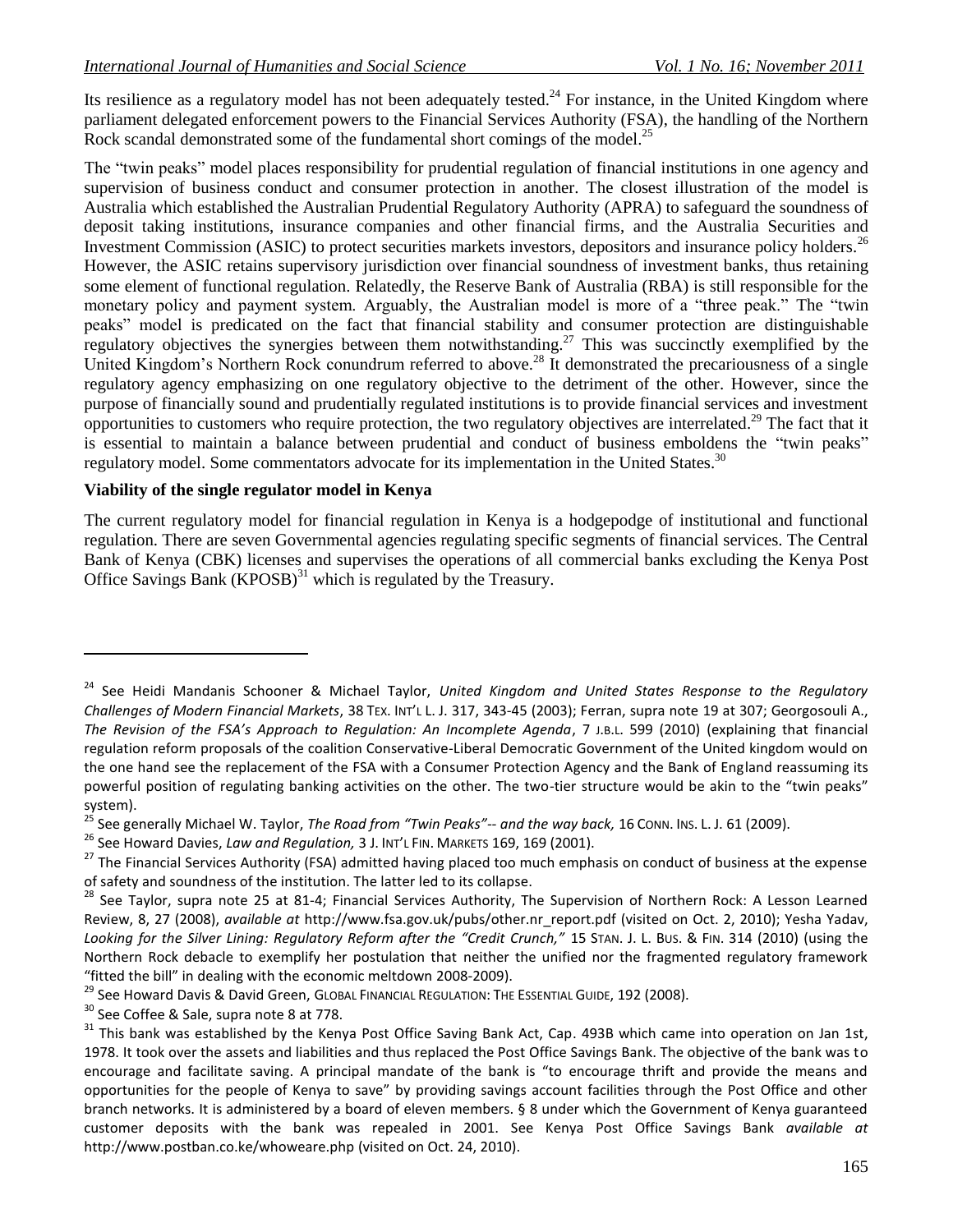Development Finance Institutions (DFIs) are regulated by different Government ministries. For instance, the Industrial Development Bank  $(IDB)^{32}$  is regulated by the Ministry of Finance, Industrial and Commercial Development Corporation  $(ICDC)^{33}$  by the Ministry of Trade and the Agricultural Finance Corporation  $(AFC)^{34}$ by the Ministry of Agriculture. The Capital Markets Authority (CMA) regulates the securities markets while the Retirement Benefits Authority (RBA) is responsible the pension sector. The Insurance Regulatory Authority (IRA) was established in 2006 to replace the Commissioner of Insurance who previously regulated the insurance industry. The Sacco Societies Regulatory Authority (SSRA) regulates all savings and credit co-operative societies. It is accountable to the Ministry of Cooperative Development. The Monopolies and Prices Department which is charged with antitrust powers and responsibilities is accountable to the Ministry of Finance.<sup>35</sup>

### *Regulatory structure of Kenya's financial services*



The existing regulatory arrangements for financial services involve a large number of regulators exercising jurisdiction over different sectors of the industry. It is fragmented with each regulatory agency being responsible for a particular segment. This largely politicized regulatory structure is a product of piece-meal reform and gradual evolution as opposed to deliberate planning.<sup>36</sup>

 $32$  This bank was established in 1973 as part of government efforts to promote economic development to assist in the promotion, establishment, expansion and modernization of medium and large scale industrial enterprises by providing medium and long-term finance, direct equity investment, provision of guarantees and underwriting of securities. During the 1980s 1nd 1990s the bank played an insignificant role in development due to inadequate resources and mismanagement. However, the bank was re-launched in 2006 under the name Industrial Development Bank Capital Ltd. See Development Finance Company of Kenya homepage *available at* [http://www.idbkenya.com](http://www.idbkenya.com/) (visited on Oct. 25, 2010).

<sup>&</sup>lt;sup>33</sup> As mentioned in Chapter one, the origins of this corporation is traceable to the 1950s. Currently, its core functions include: advancing corporate loans to medium and large enterprises, venture capital, joint ventures and commercial loans to small and medium enterprises.

<sup>&</sup>lt;sup>34</sup> This corporation was established in 1963 by the Agricultural Finance Corporations Act with the sole purpose of advancing loans to individuals, groups of individuals or companies to develop agriculture and agricultural industries. See <http://www.grifinance.org/corporate.php> (visited on Oct. 25, 2010).

<sup>&</sup>lt;sup>35</sup> This Department was established by the Restrictive Trade Practices and Monopolies Act, Cap. 504, Laws of Kenya whose object was to "encourage competition in the economy by prohibiting restrictive trade practices, controlling monopolies, concentration of economic power and prices. It is headed by the Commissioner of Monopolies and Prices appointed by the Minister of Finance, see § 3.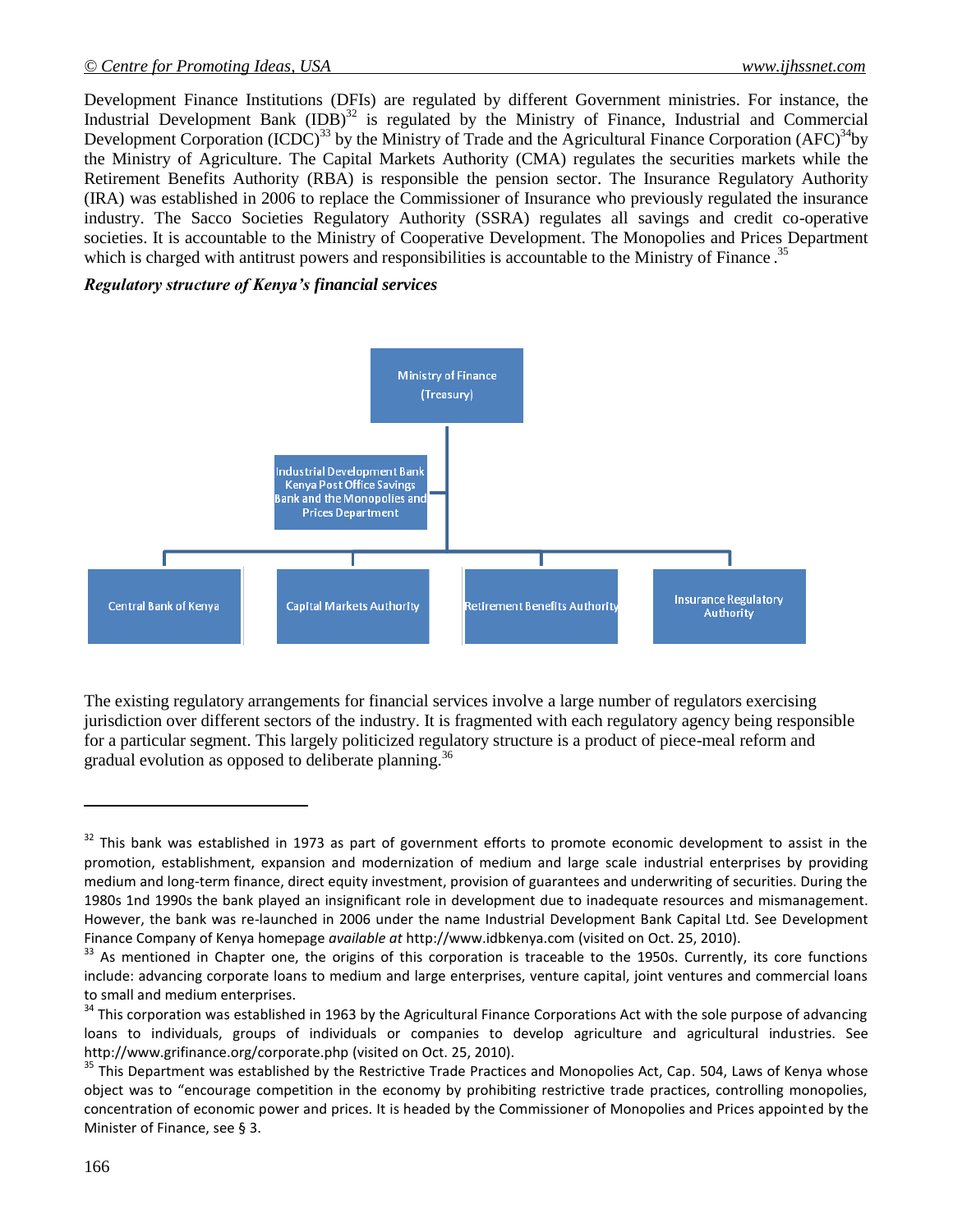Although it is not as fragmented as that of the United States, commentators postulate that a system of multiple regulatory agencies is defined by regulatory gaps, duplication, overlaps, inconsistent regulations and cost ineffectiveness.<sup>37</sup> The fragmented approach is discredited for inefficiency, complexity, confusion and cost ineffectiveness to the regulated and the government. The hallmark of fragmented regulatory regimes is their inability to anticipate how to address future financial crisis or adapt to market innovation and development. Additionally, it is argued that they are susceptible to capture by the regulated.<sup>38</sup>

In Kenya, whereas some regulators have delegated legislative power, others do not.<sup>39</sup> Relatedly, not all regulators in the financial services sector are exempted from the provisions of the State Corporations Act. <sup>40</sup> Instances of regulatory duplication involve listed banks and insurance companies. For example, fund managers are regulated by both the Retirement Benefits Authority and Capital Markets Authority. Furthermore, takeovers and mergers involving listed companies must be approved by the CMA and the Commissioner of Monopolies and Prices.<sup>41</sup> Conceivably, because none of the regulators has capacity to "look at the market as a whole,"<sup>42</sup> no governmental agency commands all the necessary information to monitor systemic financial risk.<sup>43</sup> The cardinal question is whether the foregoing challenges are sufficiently weighty to constitute the impetus for the shift in regulatory paradigm.

The rationale underpinning the adoption of the unified or single regulator model in the United Kingdom was encapsulated by Clive Briault in the following words:

"In the United Kingdom and some other countries, the rationale for an integrated national financial services regulator reflects four primary considerations. First, market developments such as the increase in the number of financial conglomerates and the blurring of the boundaries between financial products. Second, the availability of economies of scale and scope and the importance of allocating scarce regulatory resources efficiently and effectively. Third, the benefits of setting a single regulator clear and consistent objectives and responsibilities and resolving any trade-offs among these within a single agency, and fourth, the clarity of making a single regulator accountable for its performance against statutory objectives for the regulatory regime for the costs of regulation and for regulatory failures."<sup>44</sup>

 $41$  Capital Market (Take Overs and Mergers) Regulations 2002, Reg. 4 (1) (d).

 $36$  Apart from the Central Bank of Kenya which was established as early as 1966 because of its prominent role in the country's monetary policies, the establishment of other regulatory bodies has been haphazard and chaotic. For instance, the insurance industry which is more advanced than the securities markets was not subject to any form of oversight before July 1987 when the Insurance Act, Cap. 487 came into operation. Even, then, it was under the supervision of the Commissioner of Insurance (an officer in the ministry of finance). It was not until 2006 when the industry had a regulatory authority. The Capital Markets Authority was established in 1989. The Retirement Benefits Authority was established in 1997. Finally, although savings and credit co-operative societies had been an integral part of the way of life of both rural and urban communities, it was not until 2009, that the Sacco Societies Regulatory Authority was created. The establishment of the last two authorities is sufficient evidence that government commitment to the institutional/functional regulatory model has not changed.

<sup>37</sup> See Heidi Mandanis Schooner, *Regulating Risk Not Function,* 66 U. CIN. L. REV. 441, 459 (1998).

<sup>38</sup> See generally Eva Hupkes, *Regulation, Self-regulation and Co-regulation,* 5 J.B.L. 427 (2009).

<sup>&</sup>lt;sup>39</sup> The Retirement Benefits Authority, Insurance Regulatory Authority and the Sacco Societies Regulatory Authority have no law making powers. The power is exercisable by the Minister concerned. See §§ 55(1), 68 and 197E of the Retirement Benefits Authority Act, Sacco Societies Act and the Insurance Act respectively.

<sup>&</sup>lt;sup>40</sup> This Act was enacted in 1986 to make provision for the establishment of state corporations by the president, and for the control and regulation of all state corporations other than those exempted. Its objective was to streamline and standardize the management and operation of state corporations. Whereas the CMA and the RBA are exempted, the IRA and SSRA are not.

<sup>42</sup> See *The Risk Business,* LAWYER, Sept. 10, 2001 at 21 reproduced in Jerry W. Markham, *Super Regulator: A Comparative Analysis of Securities and Derivatives Regulation in the United States , the United Kingdom and Japan,* 28 BROOK J. INT'L L. 319, 379.

<sup>43</sup> Lawrence A. Cunningham & David Zaring, *The Three or Four Approaches to Financial Regulation: A Cautionary Analysis Against Exuberance in Crisis Response,* 78 GEO. WAS L. REV. 39, 50 (2009).

<sup>44</sup> Clive Briault, Rationale for a Single National Financial Services Regulator, 5 (FSA Occasional Papers 2, 1999), *available at* [http://www.fsa.gov.uk/pubs/occpapers.index-1999.html;](http://www.fsa.gov.uk/pubs/occpapers.index-1999.html) Clive Briault, FSA Revisited and Some Issues for European Securities Markets Regulation, Paper presented at the conference on Financial Supervision of Banks and Specialized Banks in the EU, European University Institute, Dec. 15, 2001 at 1.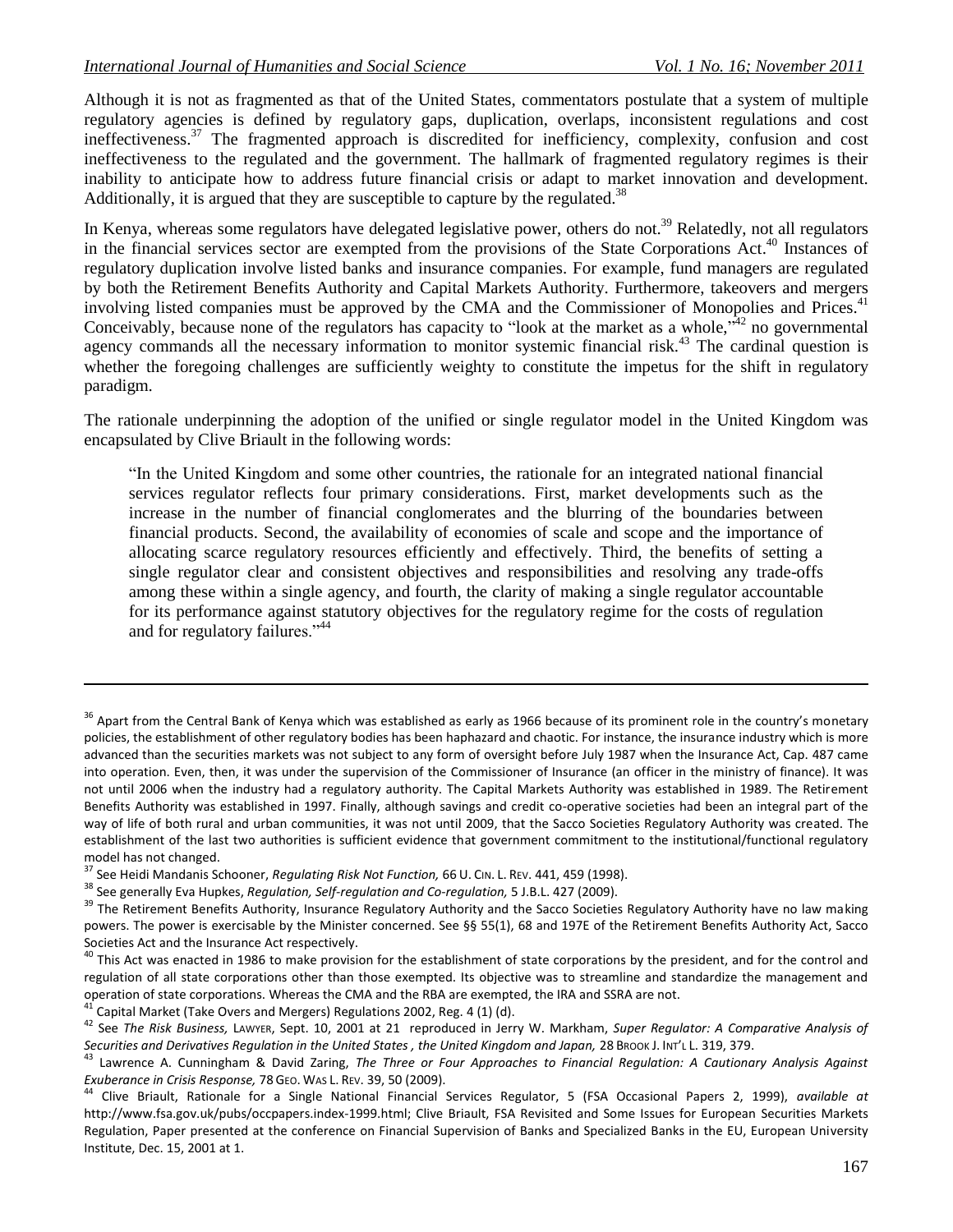Most commentators and scholars acknowledge that the gravitation towards the unified or single regulator in developed jurisdictions was primarily attributable to market developments.<sup>45</sup> It is hypothesized that the single regulator epitomizes the nature of modern financial markets where the traditional delineations between sectors and products are nonexistent. Incontrovertibly, in developed jurisdictions, the once bright line boundaries between banking, insurance and securities are difficult to draw.<sup>46</sup> This is christened the "blurring the boundaries" argumentation.<sup>47</sup> The convergence of various financial services sectors, emergence of large financial conglomerates and functional despecialization of financial service providers played the climactical role.<sup>48</sup> These developments and other factors necessitated a shift in the regulatory structure. In some countries in Asia, the shift was motivated by the Asian financial crisis. Simply put, the unified regulator model emblematizes the economic realities of integrated financial services.

Unified or single regulatory structures are ordinarily established by agglomerating the different regulators under the same management structure. In most instances, the individual regulators continue to function as departments or divisions of the new organization with Chinese walls separating them. It is opined that unification facilitates information sharing and enables the organization to anticipate and deal with financial crises.

Protagonists of the unified regulator model postulate its principal advantages as, efficiency in organization of supervisory activities because of the resultant economies of scale and scope, cost effectiveness, enhanced responsibility and accountability, harmonization of regulation and reduced susceptibility to agency capture.<sup>49</sup> Antagonists on the other hand assert that a single regulator may lack capacity to prioritize matters, undermine specialist knowledge and expertise in different sectors of the industry and accountability to consumers and market participants. Moreover, its implementation could encounter innumerable logistical challenges. Another danger is the increased threat of cross-sector contagion precipitated by credibility contagion. It is also argued that since its operations are dependent on internal structures and coordination, conflicts could delay decision making.<sup>50</sup> Finally, a single regulator has the potential to become a monolithic super regulator characterized by bureaucratic red tape and could lead to overregulation and stifling of competition.<sup>51</sup>Incontestably, since its implementation by the United Kingdom, the single regulator model has generated substantial interest from scholars, government bureaucrats and policy makers.

<sup>45</sup> See Clive Briault, *The Rationale for a single Financial Services Regulator,* 1(6) J.I.F.M. 249, 250-53 (1999); Nancy Worth, *Harmonizing Capital Adequacy Rules for International Banks and Securities Firms,* 18 N.C.J. INT'L L. & COM. REG.133 (1992); Rosa M. Lastra, *The Governance Structure for Financial Regulation in Europe,* 10 COLUM J. EUR L. 49 (2003); Michael Fox, *The FSA: The first six years,* 12(3) , J.F.R. & c. 201 (2004).

<sup>46</sup> Laurence Cecil Bartlett Gower, *"Big Bang" and the City Regulation,* 51 MOD. L. REV 1 (1998); Ian MacNeil, *The Future for Financial regulation: The Financial Services and Markets Bill,* 62 MOD. L. REV 75 (1999); Alistair Alcock, *A Regulatory Monster*, J. BUS L. 372, 376 (1998); Berger A. N. *The Integration of Financial Services Industry: Where are the Efficiencies*? 4 N. AM. ACTUARIAL J. 2, 2-4 (2000); Charles K. Whitehead, *Reframing Financial Regulation*, 90 B.U.L.REV. 1 (2010); Rolf H. Weber, *Challenges for the New Financial Architecture*, 31 HONG KONG L. J. 241 (2001).

<sup>&</sup>lt;sup>47</sup> See 294 Parl. Deb., H. C. (6th ser.) 510 (1997) in Taylor supra note 25 at 73.

<sup>48</sup> Schooner & Taylor supra note 24 at 321-22; Richard K. Abrams & Michael W. Taylor, Issues in the Unification of Financial sector Supervision, 10-14 (International Monetary Fund, Working Paper No. 00/213, 2000) *available at*  <http://www.imt.org/external/pubs/ft/wp/2000/wp00213.pdf> (visited on May 28, 2009).

<sup>49</sup> Elizabeth F. Brown, *E pluribus Unum—Out of many, one: Why the United States needs a single Financial Services Agency,*  14 U. MIAMI BUS L. REV. 1, 28-39 (2005); Giorgio Di Giorgio & Carmine Di Noia, *Financial Markets Regulation and Supervision: How many Peaks for the Euro Area?* 28 BROOK J. INT'L .L. 463, 479 (2003); Eva Z. Lomnicka, *Reforming U.K. Financial Services Regulation: The Creation of a Single Regulator*, J.B.L. 480 (1999); Elizabeth F. Brown, *The Tyranny of the Multitude is a Multiplied Tyranny: Is the United States Financial Regulatory Structure Undermining U.C. Competitiveness*? 2 BROOK J. CORP FIN 7 COM L. 369, 372-88; Kokkoris & Olivares, supra note 14 at 473; Mwenda, supra note 23 at 40; Ferran, supra note 19 at 284; Graham Bannock, *Financial Services Regulation: Controlling the Costs,* 6 FIN. REG. 31, 31-3 (2002); Amelia C. Fawcett, EXAMINING THE OBJECTIVES OF FINANCIAL REGULATION—WILL THE REGIME SUCCEED? A PRACTITIONER'S VIEW IN REGULATING FINANCIAL SERVICES AND MARKETS IN THE TWENTY FIRST CENTURY, 37, 47 (Eilis Ferran & Charles A. E. Goodhart eds., 2001).

<sup>50</sup> See Nzomo Mutuku, Case for Consolidated Financial Sector Regulation in Kenya, RBA Research Papers, 16-7 (2008), *available at* [http://www.rba.go.ke/publications.html.](http://www.rba.go.ke/publications.html) (visited on Feb. 19, 2009).

<sup>51</sup> Markham, supra note 42 at 378; Jerry W. Markham, *Banking Regulation: Its History and Future,* 4 N.C. BANKING INST.221, 272-85 (2000).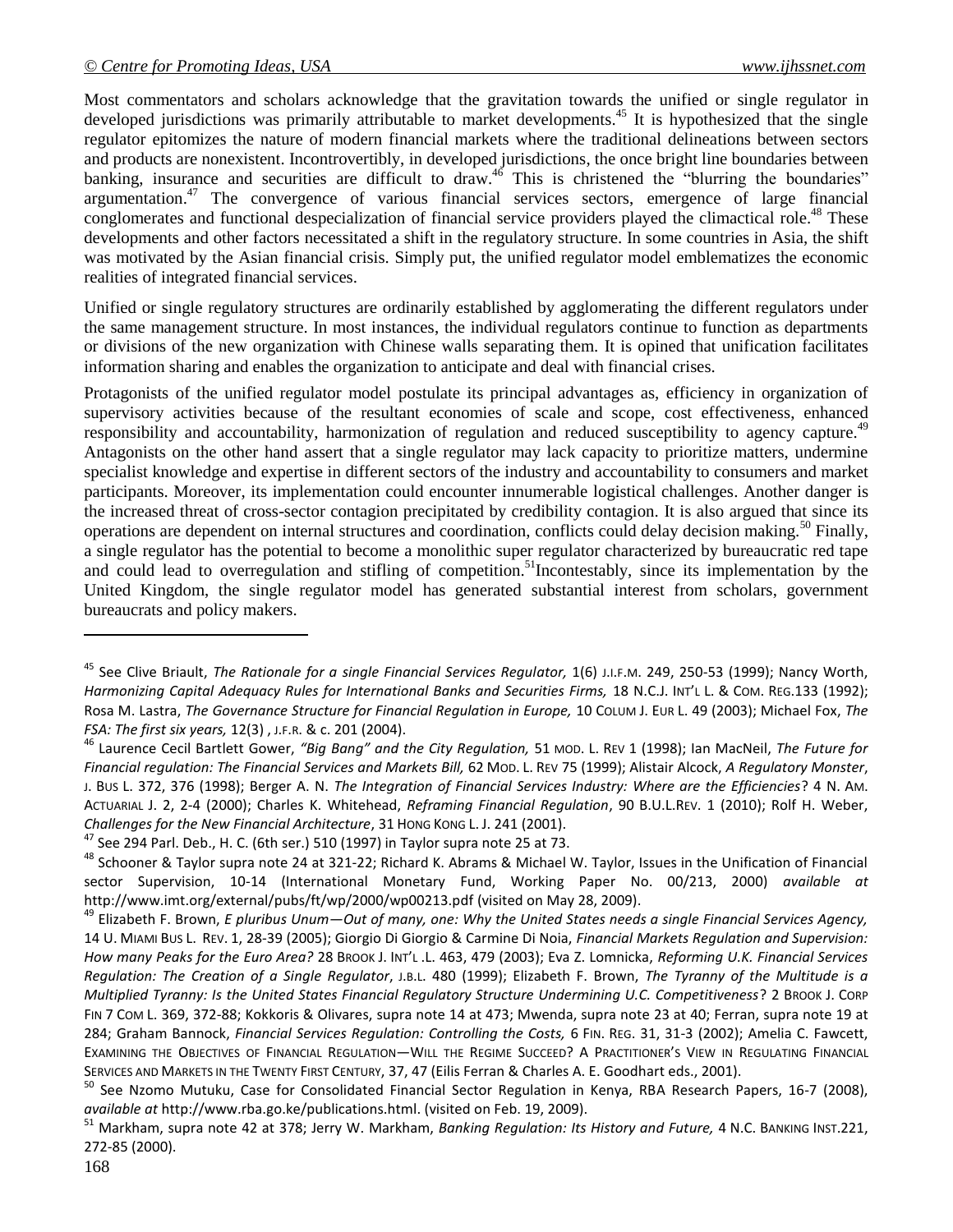Regrettably, the rationale employed to justify the adoption of the single regulator model in developed jurisdictions may be inapplicable to the East African context. One of the building blocks of the single regulator model is a fairly integrated financial system. Although a few commercial banks in Kenya have acquired stock brokerage firms or investment banks as subsidiary companies, majority of the financial services providers have not ventured outside their traditional business lines.<sup>52</sup> The market is dominated by businesses specializing in their particular business. For example, commercial banks in the region have not embraced bancassurance notwithstanding the fact that insurance business market penetration is exceptionally low.<sup>53</sup>Similarly, the markets have not developed sophisticated financial products. More fundamentally, the sectors are at different stages of development and the financial markets are exceedingly small.

In a nutshell, there has been little convergence of financial services and there are no financial conglomerates straddling the banking, securities and insurance sectors in East Africa. Functional despecialization and universal banking have not been embraced.<sup>54</sup>To embellish this argument further, there has been no misalignment between regulators and the regulated. It is not implausible to argue that the single regulator system would not exteriorize economic realities of the financial services sector. Consequently, East African countries cannot rely on market developments as the principal rationale for regulatory modernization. However, this does not necessarily mean that there are no other compelling reasons to justify regulatory reforms.

It is essential to emphasize that those who have advocated for regulatory modernization in Kenya have generally suggested that the unified or single regulator model would endear the financial services industry. They appear convinced that the unified financial regulator would rationalize the country's financial regulation and ensure financial stability. Some scholars have argued that this regulatory model has a superficial appeal since it implies simplicity and efficiency.<sup>55</sup> However, the more fundamental questions of appropriateness of the regulatory structure or the configuration it could take or whether other models are more adaptable has never been articulated. The boilerplate argument has been that the unified regulator is the modern regulatory structure and the country should embrace it in order to keep pace with global developments.<sup>56</sup>

Interestingly, the earliest appeal for a shift from the current fragmented regulatory structure to a more integrated arrangement was made by the CMA before the United Kingdom institutionalized the unified regulatory model. In its 1997-8 Annual Report, the CMA observed that:

<sup>52</sup> See generally Joseph J. Norton, *Financial Sector and law Reform in Emerging Economies,* 51 (3) I.C.L.Q. 752 (2002). The banks are: Equity, Standard Chartered, CFC, NIC, African Banking Corporation, Co-operative and Family Bank. See also Moses Michira, *Family Bank enter Stock Market to lock in clients*, BUSINESS DAILY, Nov. 16, 2010, at 16.

<sup>&</sup>lt;sup>53</sup> See Siddharthy Iyer, *Why Insurance take up is still low in Kenya, DAILY NATION, Oct. 31, 2010, at 32; Peter Wanyama, Insurance Regulator has put a premium on supervision to build confidence,* BUSINESS DAILY, Dec. 2, 2010, at 5; Julius Sigei, *Insurance companies bet big on farmers in drive to grow revenue*, BUSINESS DAILY, Dec. 28, 2010, at 21; Steve Mbogo, *Insurance Regulator revokes brokers licenses, BUSINESS* DAILY, Jan. 1, 2011, at 7; Lillian Kavilu, *Why Insurance is wise investment,* THE PEOPLE, Mar. 8, 2011, at 22; Lillian Kavilu, *UAP Insurance to cover small scale farm harvests,* THE PEOPLE, Mar. 7, 2011, at 23.

<sup>54</sup> See Olusesan Oliyide, *Legal Structure of Universal Banking in Nigeria*, 24(4) <sup>J</sup>.I.B.L.R. 206 (2009).

<sup>55</sup> See generally Joseph J. Norton, *Global Financial Sector Reform: The Single Financial Regulator Model based on the United Kingdom FSA Experience: A Critical Evaluation,* 39 INT'L LAW. 15 (2005); Markham supra note 42.

<sup>&</sup>lt;sup>56</sup> See CMA, infra (arguing that other countries have already adopted the arrangement); Jimnah Mbaru, Capital Markets and Development: Law, Bond Market and Securitization in Emerging Markets: Challenges and Opportunities for Kenya (Aug. 2003) (unpublished LLB dissertation, University of Nairobi) (on file with the Law School Library, University of Nairobi) (arguing that adoption of a unified regulatory model for the insurance, securities and pension sectors would be in consonance with global developments); Moses Nyabanda, *Is time ripe for a single regulator?* BUSINESS DAILY, Feb. 1, 2010, at 17; Geoffrey Irungu, *Is time ripe for an Umbrella Financial Services Regulator?* BUSINESS DAILY, Apr. 27, 2009, at 24; Mutuku, supra note 50; Editorial, *The time has come for a financial oversight authority,* BUSINESS DAILY, May 13, 2009, at 16 (arguing that Kenya should adopt a financial regulatory model similar to that of the United Kingdom)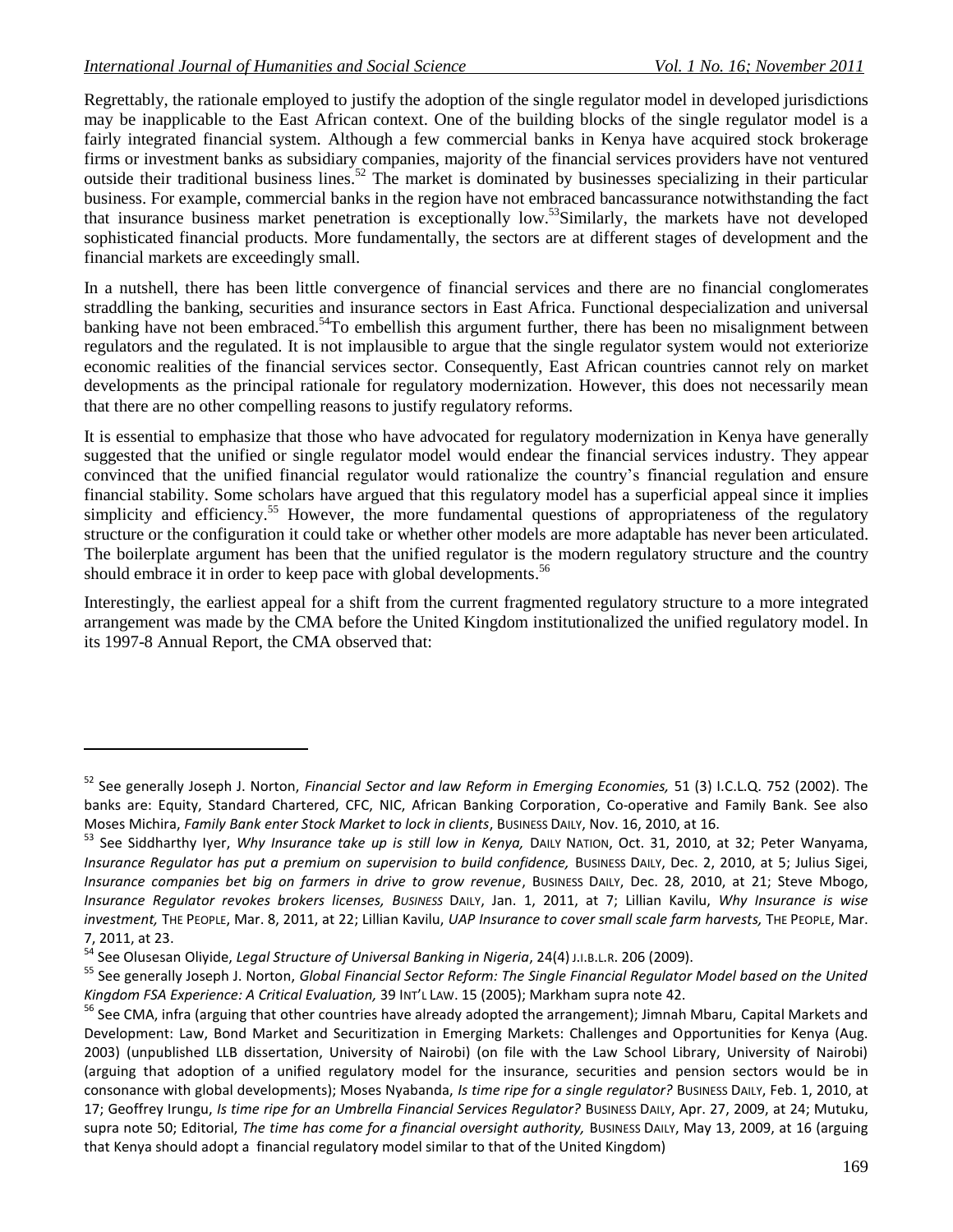"The CMA welcomes the enactment of the Retirement Benefits Act in order to regulate the retirement and pension sector. This brings the regulatory authorities to three, namely the CMA, Commissioner of Insurance and the Retirement Benefits Authority which regulate a highly integrated financial services sector with potential overlapping regulatory jurisdiction that could impede market development. It is therefore necessary to harmonize and work towards building a consolidated framework for the financial services sector in order to address the fragmented position… CMA plans during 1999 to consult on the appropriate modalities that will help in building a suitable regulatory framework for the financial services sector relevant for the next millennium. *The emerging global trend now is to establish a consolidated regulatory regime such as the Financial Services Authority of the U.K, the Financial Services Supervisory Board of Japan, the Financial supervisory Commission of Korea, Financial Services Board of South Africa and the Securities and Investment Commission of Australia among others." <sup>57</sup>*(emphasis added)

Although the report made perfunctory reference to the integrated character of the financial services sector, it canvassed no sustainable or plausible justification for a paradigmatic shift in the regulatory structure. More importantly, it made no reference to other regulatory models to underscore the appropriateness of the integrated model. Unfortunately, the government remained non committal and the proposal appears to have been abandoned altogether.<sup>58</sup>This proposition is bolstered by subsequent developments. The transformation of the office of the Commissioner of Insurance to the Insurance Regulatory Authority through amendments to the Insurance Act in 2006 and subsequent institutionalization of the Sacco Societies Regulatory Authority in 2009 signified the government's commitment to maintain the *status quo.*

### *Analysis*

Whether a jurisdiction should pursue regulatory modernization by adopting the unified regulator model, twin peaks or a configuration of either model is dependent on economic, institutional and political imperatives.<sup>59</sup> The size of the economy, state of development of the financial services sector, public perceptions of existing regulators and the resources needed are critically important.<sup>60</sup> In the case of a unified regulator, it is important to determine whether, the agency will be responsible for prudential and conduct of business or both.<sup>61</sup>Significantly, the extent to which the financial sectors are interconnected plays an important role. This is because:

"[A]t its most basic, the problem of designing a regulatory structure is one of deciding which of these functions belong to the same agency. The single regulator concept combines most of these functions within one agency…But there are possible configurations between this option and the current highly fragmented regulatory system."  $\frac{62}{62}$ 

In East Africa, it is unlikely that consolidating the regulatory agencies will translate to efficiency in the performance of the various regulatory functions. As already noted, unified regulation would not symbolize the financial services sector and could arguably lead to loss in regulatory diversity and critical sector specific knowledge and expertise.<sup>63</sup>Conceivably, jurisdictions with limited interconnections between banking, insurance, pension and securities may be better of maintaining the fragmented model over the short term.

<sup>&</sup>lt;sup>57</sup> Capital Markets Authority, ANN. REP., 35 (1998).

<sup>&</sup>lt;sup>58</sup> In 2002, the then Minister of Finance honorable Chris Obure was reported as having intimated that it was the government's desire to undertake further reforms of the financial sector regulatory regime that would see the regulation of securities markets, retirement benefits and the insurance sector under a single regulator. The minister is reported to have justified the shift on the need to minimize costs and harmonize the regulatory regime for the sector in consonance with international trends. See Capital Markets Authority Annual Report, 53 (2002).

<sup>59</sup>See generally Mwenda, supra note 23.

<sup>60</sup>*Id.* at 51.

<sup>61</sup> *Id*. at 51-2 (2005); Taylor M. & Fleming A., *Integrated Financial Supervision: Lessons from Northern European Experience, Policy Research*, World Bank, Working Paper No. 2223, (1999).

 $62$  Taylor, supra note 25 at 95.

<sup>63</sup> See Nyabanda, Supra note 56 at 17; George A. Walker, *The law of Financial Conglomerates: The Next Generation*, 30 INT'<sup>L</sup> LAW. 57 (1996) (discussing the concept of financial conglomerate, historical development of financial conglomerates, their advantages and challenges and the importance of developing a comprehensive regulatory structure).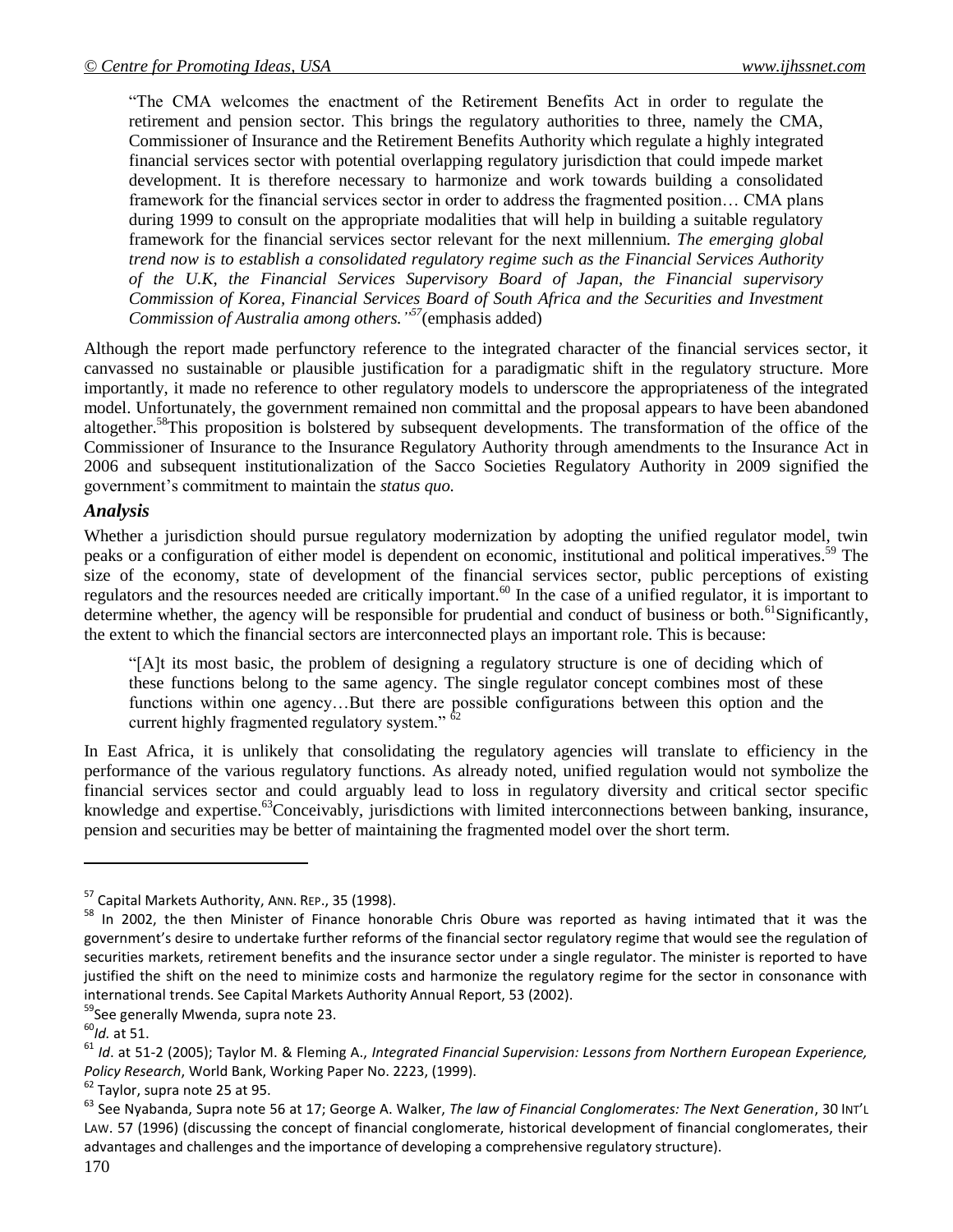It retains distinctive characteristics of the sectors, is more flexible and responsive to sector specific challenges particularly where different sectors are at different stages of development.<sup>64</sup>

From a regional perspective, the lukewarm reception of the unified or single regulator model in Sub-Saharan Africa is circumstantial evidence that these countries are not prepared for a paradigmatic shift in the regulatory architecture. The closest illustration is a partial unification in Nigeria where the banking and pensions sectors are regulated by the same agency.<sup>65</sup> Arguably, in many Sub-Saharan African countries, the challenges of the fragmented regulatory structure are not sufficiently grave to justify intervention. Put differently, the acclaimed advantages of the single regulator model do not appear to have motivated or incentivized policy makers and legislators that current regulatory arrangements should be dismantled. Admittedly, because of the dynamic character of the financial services industry, regulatory reform is work in progress. It is essential that the regulatory structure adjusts and reflects changes as they continuously occur. In sum, whereas some advantages could accrue from measured unification, this is unlikely to happen over the short term.

From a socio-political perspective, the fragmented regulatory structure comports with the culture of corruption and particularism under which the executive arm of government in many Sub-Saharan African countries perceive positions in the public service and state owned corporations as avenues for rewarding their friends, relations, tribesmen and women, and political supporters.<sup>66</sup>According to the Transparency International Corruption Index, East African countries are perceived as some of the most corrupt in the world. Corruption is pervasive and remains the largest obstacle to doing business and good corporate governance in the region.<sup>67</sup> Any attempt to consolidate the current regulatory agencies would confront serious political roadblocks. Existing agencies have established constituencies in the industry and would endeavour to retain their sphere of influence. More importantly, both the executive and legislature have their jurisdictions to protect.<sup>68</sup> Arguably, consolidating existing regulatory authorities would reduce significantly the political influence wielded by the executive over the financial services sector to the detriment of the political class.

The prestige of government ministries is determined by the number of state owned corporations accountable to the minister responsible since this translates to the number and quality of appointments the executive can make or influence. In Kenya for example, the Ministry of Finance (Treasury) is the most coveted because it is administratively responsible for the most prestigious and highest paying corporations such as, the Central Bank of Kenya, Capital Markets Authority, Insurance Regulatory Authority, Kenya Revenue Authority and several commercial banks, such as Industrial Development bank, Consolidated Bank and the Kenya Post Office Savings Bank. Preponderantly, the political class is unlikely to embrace a shift to the unified or single regulator model in the short term.

<sup>64</sup> See Cunningham & Zaring, supra note 43 at 55-6; Mwenda, supra note 23; Daniel Asher, G*rowing Financial Complexity calls for Improved Structures,* BUSINESS DAILY, Oct. 8, 2010 at 7 (lamenting that Kenya has an exceedingly poor financial literacy record and lacks a history of using superior financial products such as credit options); Norton, supra note 55 at 43.

<sup>65</sup> In Zambia, the insurance and pension sectors are regulated by the same agency. See Alex Fleming & Kenneth K. Mwenda, *International Developments in the Organizational Structure of Financial Services Supervision,* 16(12) J.I.B.L. 291, 293(2001).

<sup>66</sup> See generally James C. Owens, *Government Failure in Sub-Saharan Africa: The International Community's Options,* 43 VA. J. INT'L L. 103 (2003); Naomi Cahn, *Corporate Governance Divergence and Sub-Saharan Africa; Lessons from out here in the Fields*, 33 STETSON L. REV. 893 (2004); Derrick Brinkerhoff & Arthur A. Goldsmith, Clientelism, Patrimonialism and Democratic Governance: An Overview and Framework for Assessment and Programing *available at* <http://www.abtsassociates.com/report/200260108918330950pdf> (visited on May, 12, 2009);Mary H. Moran & Ann Pitcher, Rethinking Patrimonialism and Neopatrimonialism in Africa, AFRICAN STUDIES REVIEW, 2009 *available at* <http://www.britannica.combps/additionalcontent/18/138813541/pdf> (visited on May 12, 2009); Uslaner Eric, Trust and Corruption in JOHANN GRAFF LAMBSDORF ET AL ED THE NEW INSTITUTIONAL ECONOMICS OF CORRUPTION, LONDON (2004); SCHMIDT ET AL, FRIENDS, FOLLOWERS AND FACTIONS: A READER IN POLITICAL CLIENTELISM (University of California, Berkeley, Press (1977); David Furnivall, *Political Patronage: Corruption threat to Kenya's Unity*, DAILY NATION, June 17, 1995, at 19.

<sup>67</sup> Kenya 2.1, Uganda 2.5 and Tanzania 2.4. See generally World Economic Forum: The Global Competitive Report, 245 (2008), *available at* [http://www.guardian.co.uk/global-development/interactive /2010/oct/26/corruptionindex-2010countries-world \(visited Nov. 12th](http://www.guardian.co.uk/global-development/interactive%20/2010/oct/26/corruptionindex-2010countries-world%20(visited%20Nov.%2012th%202010)  [2010\)](http://www.guardian.co.uk/global-development/interactive%20/2010/oct/26/corruptionindex-2010countries-world%20(visited%20Nov.%2012th%202010); Benjamin Muindi, *Corruption the key reason why Investors shun Kenya*, DAILY NATION, Nov. 29, 2010, at 32.

<sup>68</sup> See Bryan D. Stirewalt & Garry A. Gegenheimer, *Consolidated Supervision in the Former Soviet Republics: A Comparative Examination of the Emerging trend in Emerging Markets,* 23 ANN. REV. BANKING AND FINANCIAL LAW 533, 596 (2004); Markham, Supra note 42 at 407-8; Lisa L. Broome & Jerry W. Markham, *Banking and Insurance: Before and After the Gramm-Leach-Bliley Act*, 25 IOWA J. CORP L. 723, 776-84 (2000).